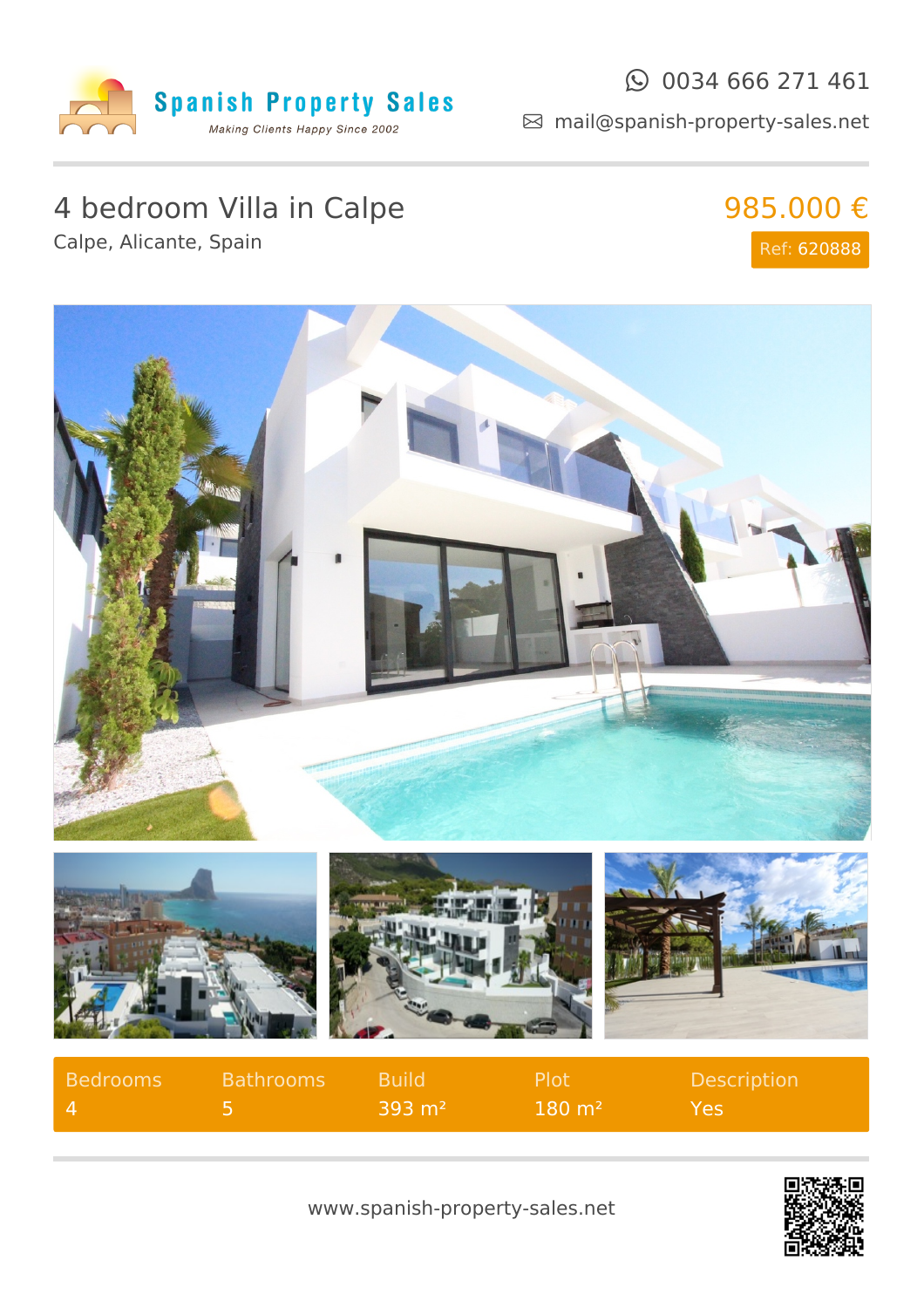

mail@spanish-property-sales.net

## 4 bedroom Villa in Calpe

Calpe, Alicante, Spain



#### Description

Modern semi-detached villa for sale in Calpe. This complex comprises ten semi-detached villas with 3 floors. Alle benefitting from sea views. The lovely beach of Arenal Bol is less than a kilometer away. The villas have a private pool. Apart from that there is a community and children's pool on the complex. There is a barbecue zone and various green areas.

This model has 4 bedrooms. We enter the villa on the main floor where we find an open plan livingdining-kitchen area. From this area you have direct access to the porch and pool terrace. The kitchen comes fully equipped. Also a bedroom and bathroom on this floor. Steps lead up to the top floor, where there are 3 bedrooms en-suite. The basement houses the 2 car garage, storage room and bathroom. The villa is very comfortable: underfloor heating, aircon, intelligent home system, double glazing, pre installation of fiber net throughout and video-intercom.